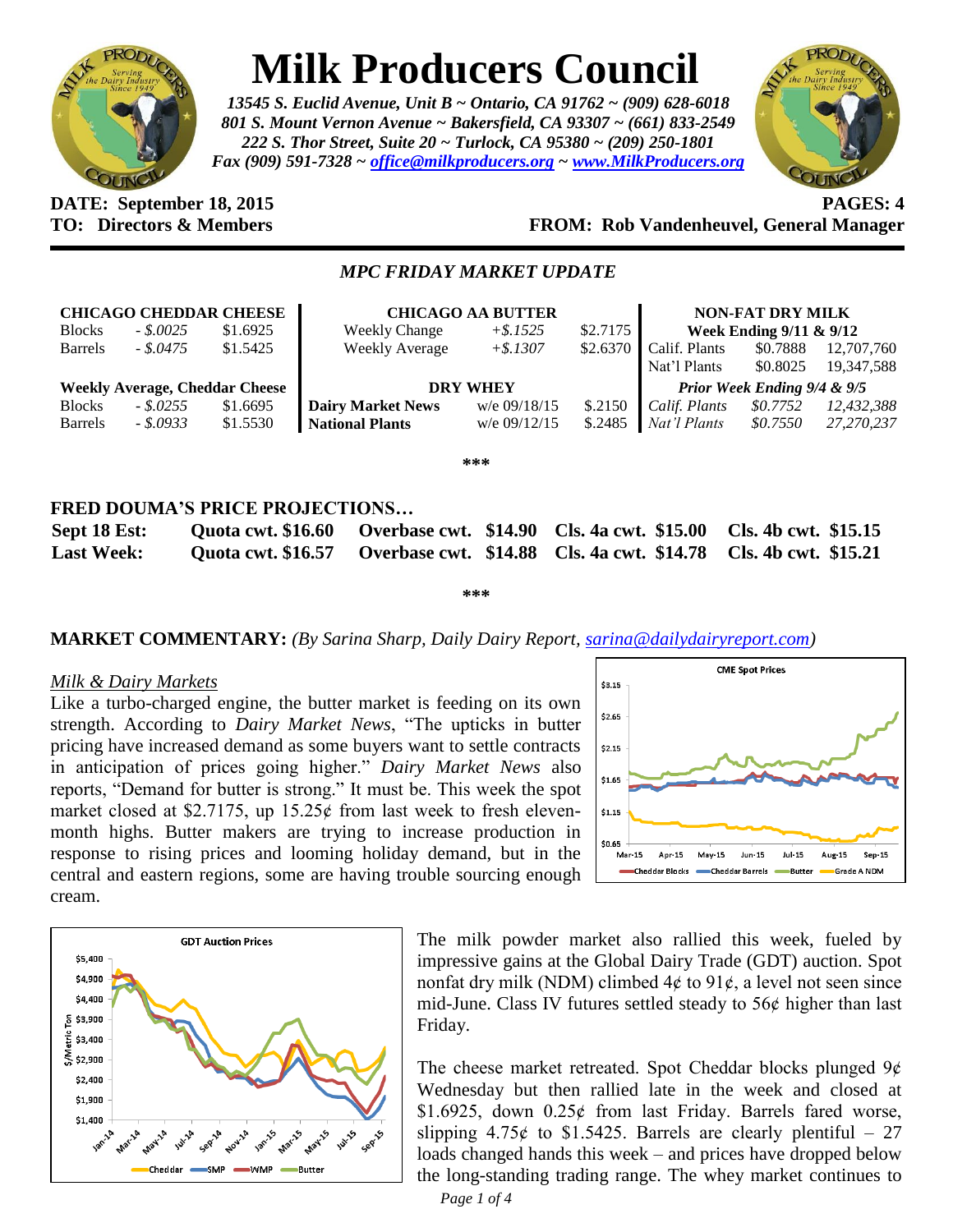deteriorate and nearby Class III futures had little choice but to take a step back this week; 2015 contracts posted double-digit losses. However, deferred contracts moved a little higher.

The weighted average price of all products at the GDT jumped 16.5% compared to the September 1 event. Milk powders were particularly impressive. Skim milk powder (SMP) shot up 17% to an NDM-equivalent price of 96¢, and whole milk powder (WMP) rocketed 20.6% higher. Butter and Cheddar also climbed, gaining 13.3% and 10.7% respectively. Buyers got off the sidelines and snapped up 98% of the maximum volumes of product offered. Demand seems to be recovering and after holding back, Fonterra may be able to step up product volumes at future auctions without doing too much harm to milk powder prices.

Dairy producers in Europe continue to protest low milk prices, but their shouts are undermined by their actions. Milk collections continue to rise. In July they exceeded year-ago levels by 3%, which is impressive given that European milk output in July 2014 was already formidable.

In the U.S., milk production growth is flagging. August milk output totaled 17.4 million pounds, up 0.8% from a year ago. The milking herd is holding at 9.321 million cows, unchanged from June or July after USDA revised its July estimate down by 1,000 head. The herd was 53,000 head larger than it was in August 2014.



Milk continues to gush in the Northern Plains and Midwest. Production rose 13.3% in South Dakota, 4.8% in Wisconsin, 4.7% in Minnesota, and 4.1% in Michigan. The year-over-year increase in Wisconsin was nearly large enough to offset the 3.4% decline in milk output in California. Production in New Mexico (-4.3%), Oregon (-2.8%), and Texas (1.4%) continues to lag 2014 volumes. A few states posted their first deficits in some time; output fell 1.8% in Vermont, 1.4% in Virginia and 0.4% in Washington.



premium the Class III market holds over Class IV.

As the *Daily Dairy Report* noted Friday, "Dairy producers in the traditional cheese states could become victims of their own ambitions." Since January, milk production in the major dairy states stretching from South Dakota to Ohio has climbed nearly 2 billion pounds relative to the first eight months of 2014. The flush overwhelmed capacity this spring, and milk had to be dumped in some Great Lakes states. Capacity constraints might limit regional expansion going forward. The region is brimming with milk, which could continue to erode the

Over the past year, dairy producers have enjoyed a sustained rise in the value of their most fundamental assets – their cows, heifers and calves. Springers represent three forms of potential income: a few years of milk production, the value of the calf they carry today and those they'll deliver in the future, and a beef cull check. The values of springers and heifer calves, of course, climbed along with the milk price last year. But quality springers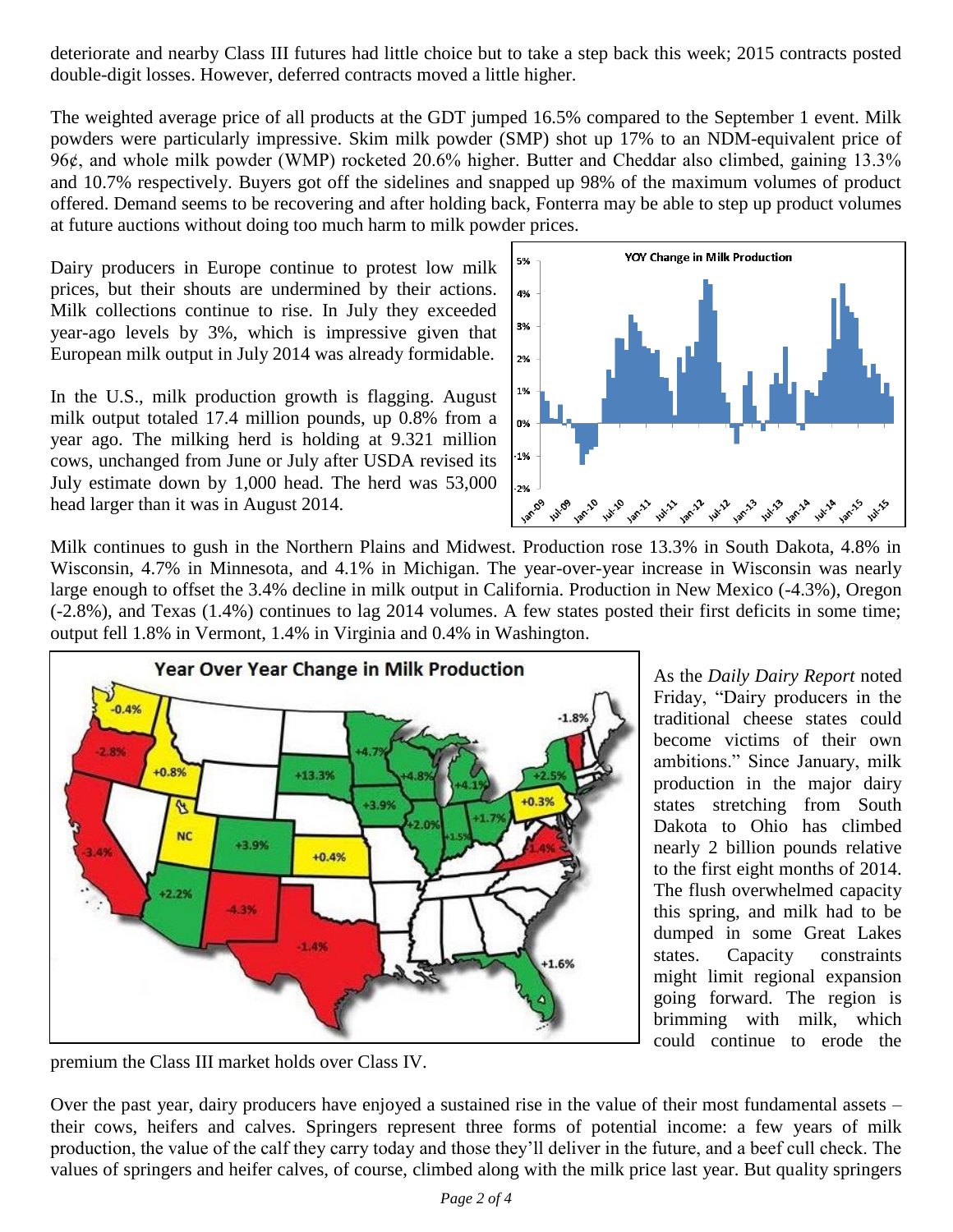continue to fetch more than \$2,000 per head, even as milk prices have plunged more than \$8/cwt. from their peak last fall. This is largely due to persistently high beef prices, which have bolstered the salvage value of dairy cows and the price of bull calves.

Since last July, lean beef prices have hovered near record highs at \$3/lb. Heavy dairy cull cows have easily garnered \$1,500 or more per head. Today, dayold bull calves are worth around \$475, up from roughly \$300 a year ago and \$150 in late 2013. But the bulls are no longer running wild in the cattle market. Since peaking in June, feeder cattle futures have fallen more than \$35/cwt., a decline of 15.8%. Calf values have fallen along with them. Live cattle



futures have dropped 12.3% in the past three months, and after holding steady for more than a year, lean beef prices have started to slip. Unless milk prices rally, dairy producers should brace themselves for erosion in their beef checks and their balance sheets.

For the week ending September 5, dairy cow slaughter jumped to 57,391. The year-over-year comparison is skewed by the timing of Labor Day. So far this year, dairy cow slaughter is 3.9% ahead of the 2014 pace.

# *Grain Markets*

Corn futures lost a dime this week, falling to \$3.7725 per bushel. Soybean futures slipped  $7¢$  to \$8.6725. Both markets are feeling the pressure of harvest, and bears are quick to point out that the farmer and the funds hold long positions – on the board or in the bin – at a time when the market is prone to break. Furthermore, demand has not impressed, and currency relationships do not favor exports.

On the other hand, the bulls argue that both yields and acreage could be smaller than USDA's latest forecast. Last year, tight-fisted farmers allowed for an unexpected rally after harvest. Perhaps they will fill whatever space remains in their bins and wait once again.

The back and forth will continue until long past harvest, but for now the feed markets seem inclined to move a few cents from day to day with no big moves in the interim. In the long run, the market will likely have to contend with larger supplies from elsewhere. Safras, one of the leading analyst groups in Brazil, is calling for a 1% increase in corn acreage and a 3.8% increase in soybean area. The 2015-16 season is dawning in South America and, thanks to their plunging currency, Brazil's farmers are eyeing better returns even as U.S. prices slip.

**MPC MOURNS THE PASSING OF DAIRYMAN TONY DE GROOT, SR.:** *(By Rob Vandenheuvel)* This week, we mourn the passing of MPC member Tony De Groot, Sr. of Hanford, CA. Tony, who was 80 years old, died Tuesday with 2 others in a plane crash during a fishing trip in Alaska.

\*\*\*

A long-time fixture in the Hanford dairy industry, Tony was known for being a progressive businessman and a leader in his church and community. His wisdom and his smile will be greatly missed by those of us who had the pleasure of knowing him over the years. We would ask that you all keep Tony's wife, Betty, as well as his five children, grandchildren and all his extended family in your thoughts and prayers.

Visitation will be held on Tuesday, September 22, 2015 from 5:30 – 8 p.m. at Miller Memorial Chapel, 1120 W. Goshen Avenue in Visalia. Celebration of Life services will be held on Wednesday, September 23, 2015 at 11 a.m. at Visalia First Assembly of God, 3737 South Akers in Visalia.